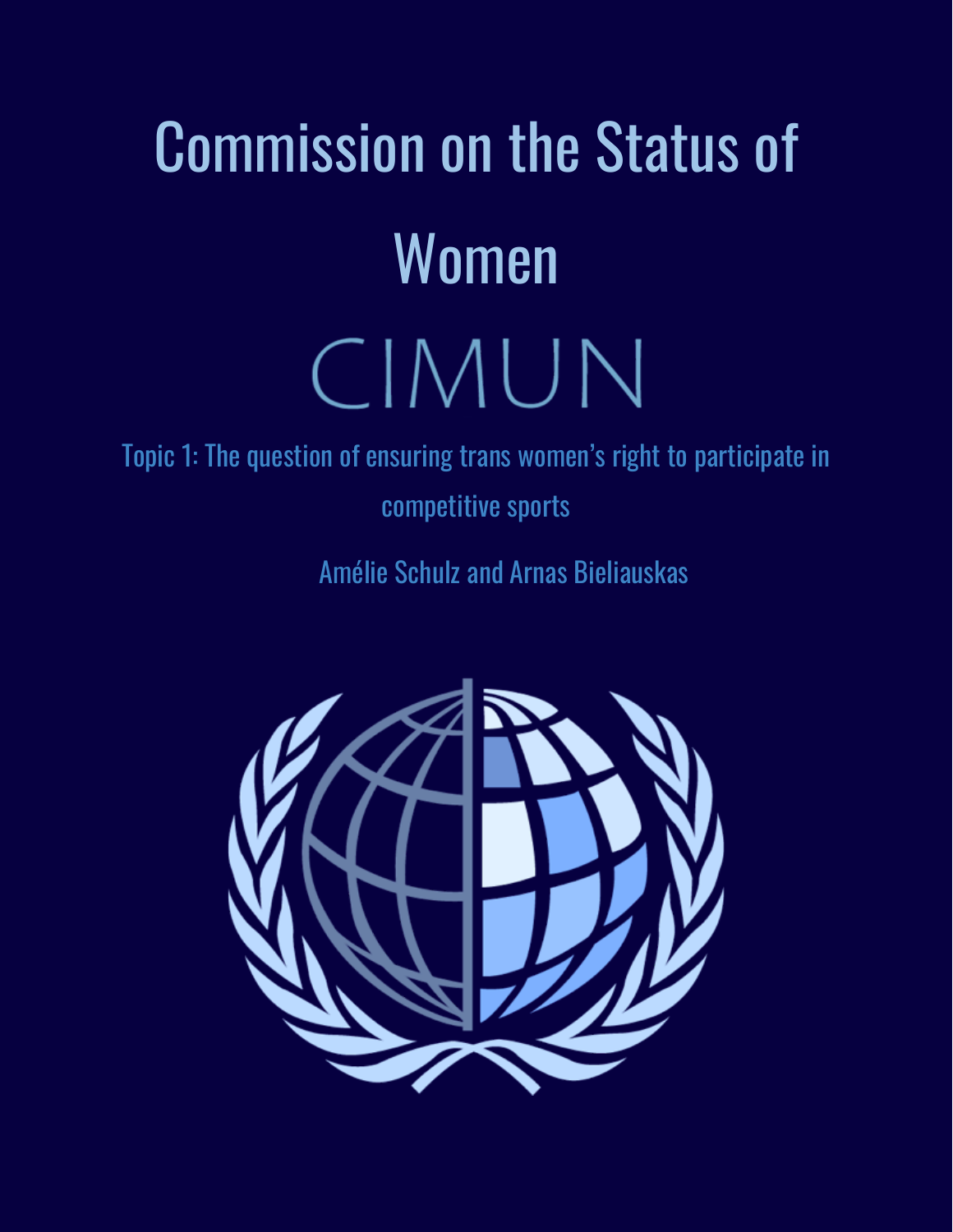#### Introduction

The right of trans women to participate in competitive sports has long been a controversial subject, with many of the steps taken to resolve the issue failing to gain acceptance. Some have resisted the participation of trans women in women's sports on the grounds that they have an unfair physical advantage over cisgender women, and thus contribute to an uneven playing field. However, others reject these claims, and believe that the opportunity for trans women to compete professionally in women's sports is a basic human right. This research report will provide an overview of the main perspectives on this topic and the key individuals/organisations involved, and proceed to explore some possible courses of action to promote a search for solutions to the issue.

#### Key Terms

Transgender (trans): an umbrella term for persons whose gender identity or expression (masculine, feminine, other) is different from their sex (male, female) at birth<sup>1</sup>. Cisgender (cis): a person whose [gender identity](https://www.merriam-webster.com/dictionary/gender%20identity) corresponds with the sex the person had or was identified as having at birth<sup>2</sup>.

# Background Information

Much of the debate surrounding trans women's right to participate in competitive sports has revolved around the impact of biological differences between human males and females on athletic performance. Those in opposition to trans women competing in women's categories argue that differences in muscle/fat/skeletal distribution and testosterone levels between males and females give trans women an unfair advantage over cisgender women.

Testosterone is a male sex hormone (androgen) that plays an important role in development. Notably, it has a significant impact on the growth of the skeletal and muscular systems, and affects the size and strength of muscles and bones<sup>3</sup>. This is demonstrated by the fact that males have, on average, 12 kilograms more skeletal muscle mass than females, which contributes to males having around 40% greater upper-body strength and 33% greater lower-body strength<sup>4</sup>. Hormone therapy involving testosterone suppression has therefore been proposed and utilized as a measure to mitigate the better athletic performance that comes with increased testosterone

<sup>1</sup> https://www.bbc.com/news/world-asia-57549653

<sup>2</sup> https://www.merriam-webster.com/dictionary/cisgender

<sup>3</sup> https://www.health.harvard.edu/drugs-and-medications/testosterone--what-it-does-and-doesnt-do

<sup>4</sup> https://www.livescience.com/52998-women-combat-gender-differences.html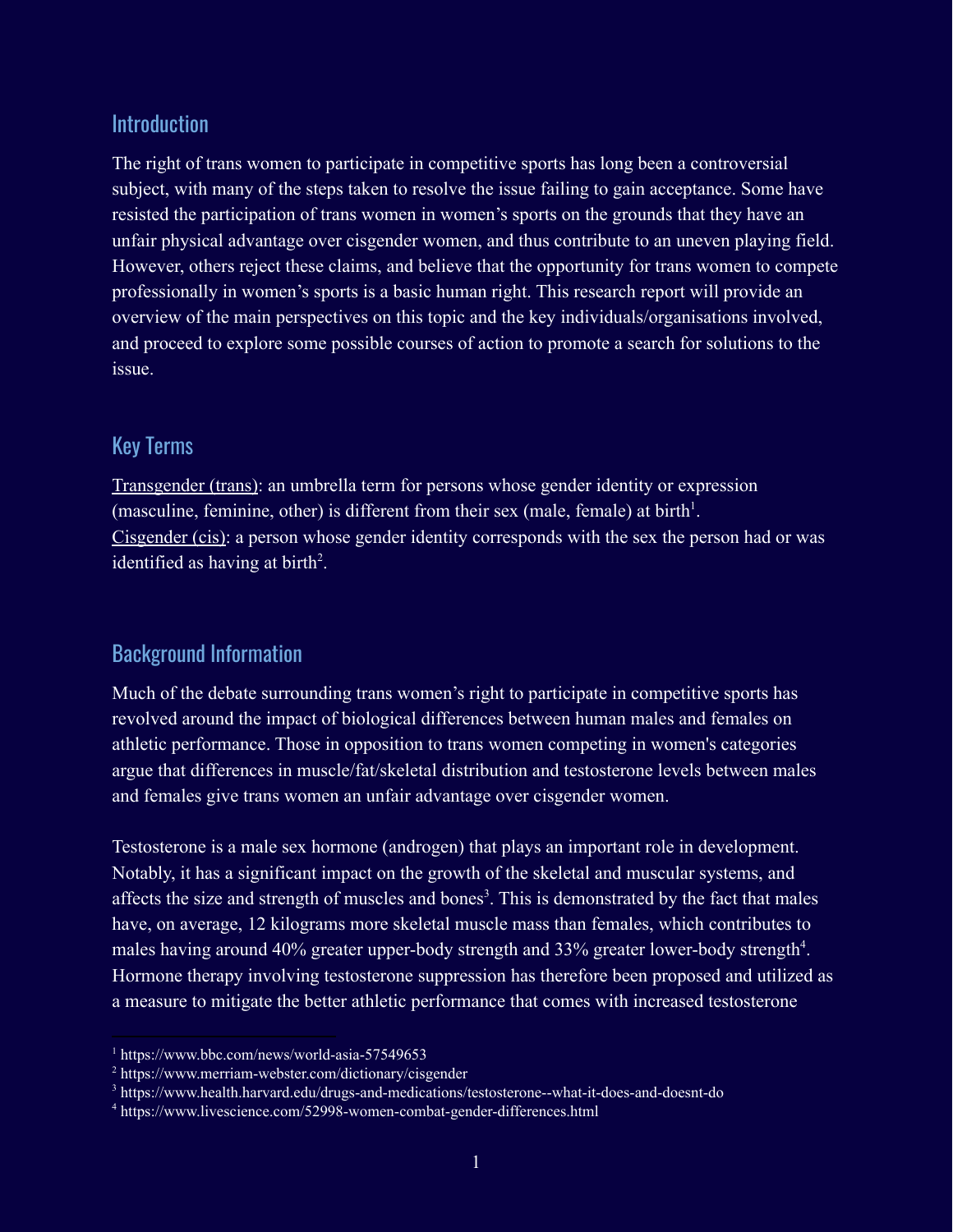levels. According to transgender medical physicist Joanna Harper, such therapies cause a decrease in muscle mass and red blood cells, which in turn impacts speed, strength and endurance negatively - helping to level the playing field between trans and cis women<sup>5</sup>.

However, the effectiveness of hormone therapy and testosterone suppression has been disputed. Some have challenged Harper's point of view, claiming that trans woman athletes that transitioned after puberty will maintain a higher muscle-to-fat ratio than cis women even after hormone therapy. A study from the Swedish Karolinska Institutet for example has found that loss of muscle mass in trans women was modest even after a full 12 months of gender-affirming treatment<sup>6</sup>. Nevertheless, experts including Harper have pointed out that whilst some features trans woman athletes developed prior to transitioning may be advantageous in certain sports categories, they may actually be detrimental to performance in others. Moreover, the use of testosterone as a marker for athletic performance has been debated extensively, as there are a number of other factors that affect performance to a high degree. These include various physiological factors like heart size, as well as androgens other than testosterone that impact traits related to athleticism.

Lastly, a controversial aspect of the debate has revolved around the topic of injury risk. In 2020 for example, World Rugby, the international governing body for the sport, acknowledged that cis female rugby players were at significantly greater injury risk when tackled by players that had gone through male puberty - citing a study that suggests testosterone suppression in trans women was relatively ineffective in limiting the physical advantages trans women have over cis women.

# Major Countries and Organizations Involved

International Olympic Committee (IOC): The non-government sports organization responsible for the organization of the contemporary Summer and Winter Olympic Games. Since abandoning mandatory sex testing in 1999, the IOC has been involved in a number of new sex verification controversies. These include the Hyperandrogenism Regulation, adopted by the IOC in 2011, which established guidelines for natural testosterone levels in women - but has been criticized extensively for disproportionately affecting some ethnicities.

World Athletics (previously IAAF): The governing body for international athletics. This organization is responsible for establishing rules and regulations for sports including track and field, and currently imposes a number of restrictions on trans woman athletes - including a

 $5$  https://en.wikipedia.org/wiki/Transgender people in sports

<sup>6</sup> https://pubmed.ncbi.nlm.nih.gov/31794605/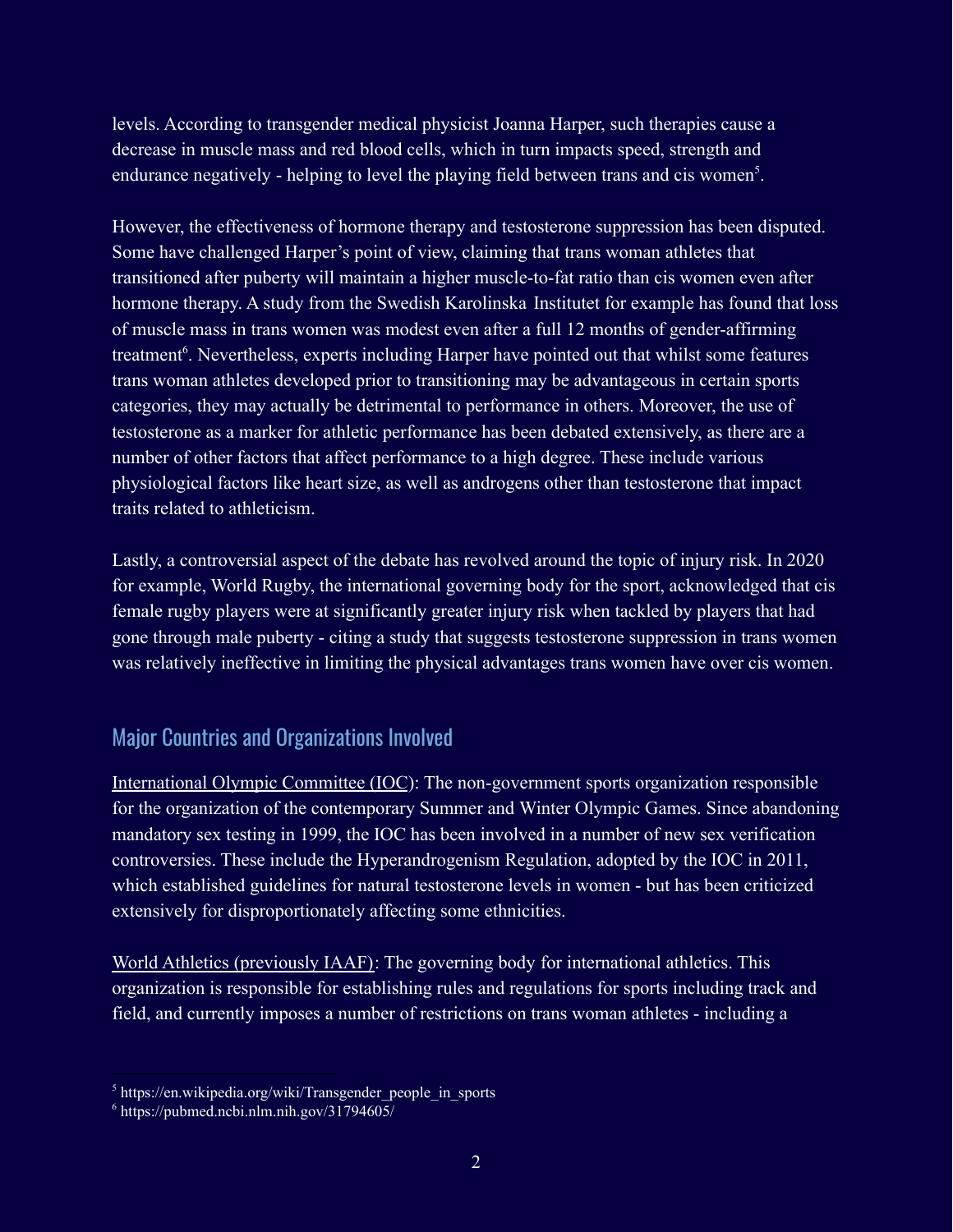testosterone limit of 5 nanomoles/liter. Athletes affected by these regulations have unsuccessfully attempted to challenge them in the Court of Arbitration for Sport.

Court of Arbitration for Sport (CAS): An international body that settles sport-related disputes. In recent years, the organization has arrived at a number rulings relevant to this debate, including but not limited to upholding the World Athletics regulations for trans athletes as well as suspending/upholding bans imposed upon numerous athletes competing in women's categories.

#### Relevant UN Resolutions and Reports

1. Human Rights Council: Elimination of discrimination of against women and girls in sport (adopted 22 March 2019).

> https://ilga.org/downloads/Elimination of discrimination against women and g [irls\\_in\\_sport.pdf](https://ilga.org/downloads/Elimination_of_discrimination_against_women_and_girls_in_sport.pdf)

2. Human Rights Council: Report of the Special Rapporteur on the right of everyone to the enjoyment of the highest attainable standard of physical and mental health (distr. 4 April 2016)

> [https://documents-dds-ny.un.org/doc/UNDOC/GEN/G16/067/39/PDF/G1606739.](https://documents-dds-ny.un.org/doc/UNDOC/GEN/G16/067/39/PDF/G1606739.pdf?OpenElement) [pdf?OpenElement](https://documents-dds-ny.un.org/doc/UNDOC/GEN/G16/067/39/PDF/G1606739.pdf?OpenElement)

#### Previous Attempts at Resolving This Issue

In recent years, international sports organisations have used testosterone levels as a way to determine the eligibility of trans women to participate in competitive sports without compromising fair competition. For example, since 2015, the International Olympic Committee (IOC) guidelines have required trans women to show a testosterone level lower than 10 nanomoles/liter for at least one year leading up to the competition, as well as to have declared and not changed one's gender for a minimum of 4 years. This was a significant change from the IOC's initial guidelines in 2003, which required trans athletes to have undergone both sex reassignment surgery and hormone therapy, as well as to have their gender legally recognized. It is also important to note that the IOC does not currently impose restrictions on athletes who are trans men. Similarly, World Athletics imposes a testosterone limit on trans competitors - a limit that was reduced from 10 to 5 nanomoles/liter in 2019. However, the aforementioned guidelines on testosterone limits have been criticized and debated extensively for various reasons, including but not limited to having set the upper limit of testosterone concentration too low/too high, and whether the use of testosterone as a metric of athleticism is fair altogether.